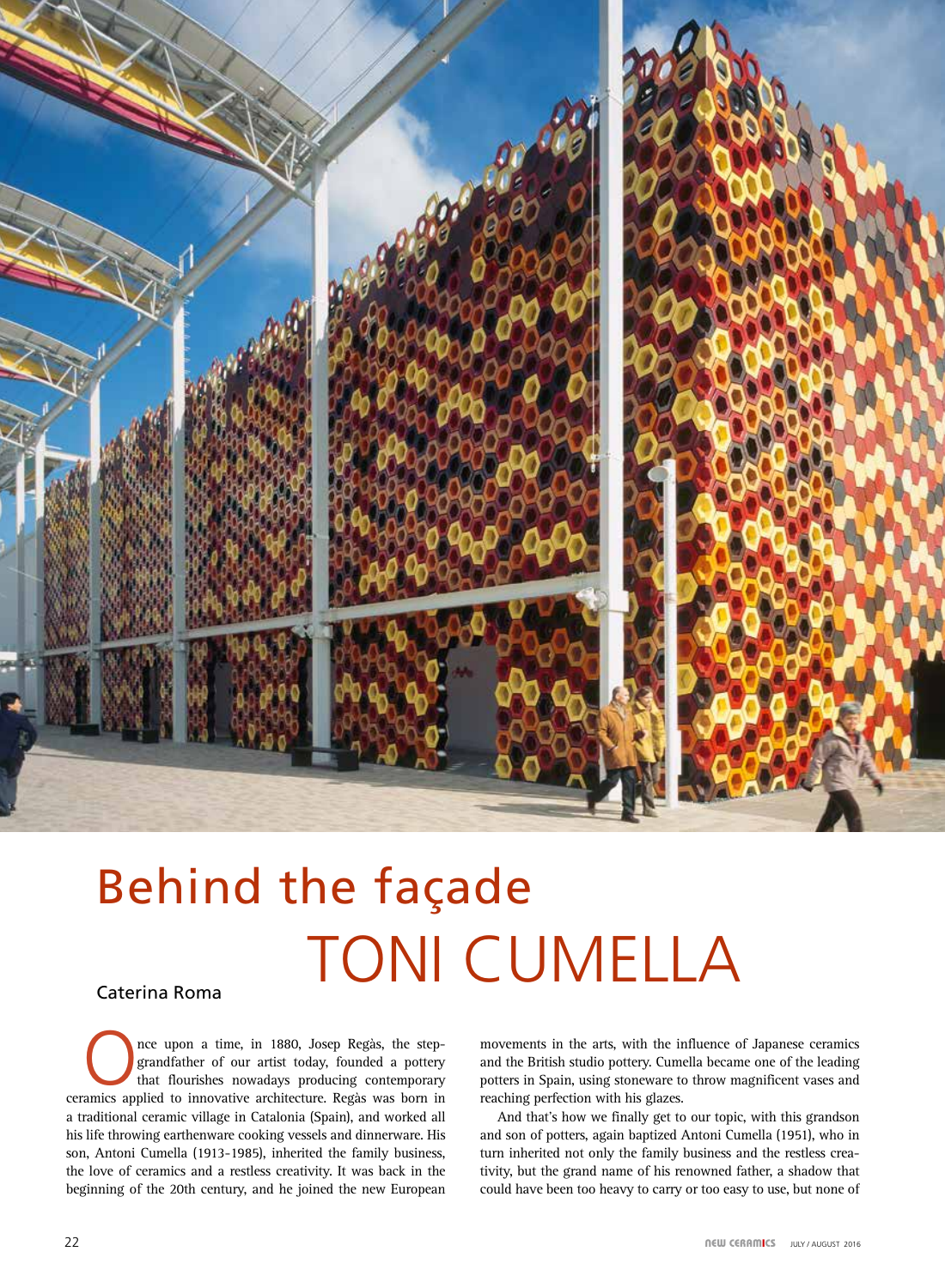

Aichi Spanish Pavilion



Aichi - colour samples

the two happened: he was to be a new talent in the ceramic field.

The young Toni (short for "Antoni") Cumella did initially take another path and studied industrial engineering, then devoted his passion to photography, capturing urban landscapes with his camera. However, he always kept one foot in the family pottery, which by then had already timidly started to produce some architectural pieces to keep the business running. When Cumella the father passed away in 1985, his son found himself in charge of the ceramic factory, a standing and a great deal of creativity.

Pretty soon, that creativity started to flourish, and today he comfortably navigates in a no-man's land, where studio potters don't venture and industry doesn't bother to waste its huge infrastructure. He's an artist whose tools fall in a fine line between art, craft, technology and industry.

Toni Cumella works together with architects to find the best ceramic solutions for one-of-a-kind creative buildings, and then produces the required short or medium series. He talks passionately of the projects he's working on, and firmly believes in the future of ceramics to make the urban environment a more humanscale place to live in. His innovative proposals are a constant dialogue between craft and technology, a resource that he uses as a means, without prejudice, avoiding the awkward theology of craftwork.

Ceramics for architecture doesn't necessary mean stacking thousands of bricks or laying kilometres of pavement, but the fact a piece is mass-produced does make one reflect about the boundaries of artistic ceramics. Where does craft finish and



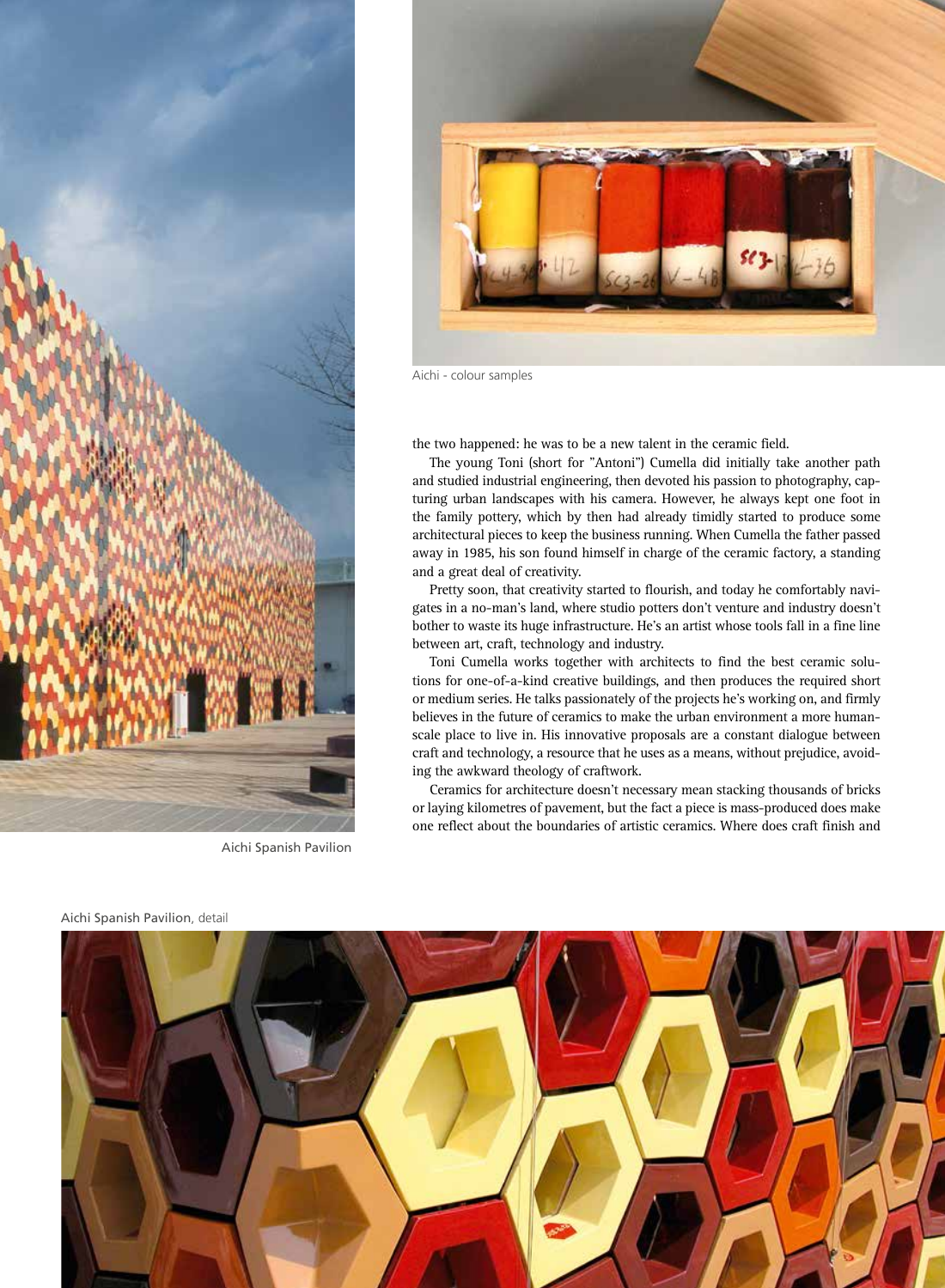

opposite pages - Villa Nurbs tiles

left and below Santa Caterina Market and detail

ware, using their own glazes and moulds. That was probably the best of schools, where he faced highly technical challenges.

It all started by the hand of the architectural studio PER, which helped him to believe in his project of turning the workshop's direction towards the development of ceramics applied to architecture. And nowadays, after all those years working in restoration of unique buildings, Cumella is entranced with the practical research of taking ceramics to its limits and using it to literally build works of art.

When Enric Miralles & Benedetta Tagliabue commissioned him for the roof tiles of Barcelona's Santa Caterina market, the family workshop made a step towards the execution of large-size projects and an international projection. From then on, it hasn't stopped. It would be difficult to select only a few projects to define Cumella's stoneware creations because each collaboration means beating a different challenge – one of the biggest was making the roof tiles of Villa Nurbs (Girona, Spain), a revolutionary building by the architect Enric Ruiz Geli. The pieces, inspired by the reptile scales, were extruded, modelled on a digital mould, and finally hand painted by the artist Frederic Amat. A combination of processes that turned the tiles into unique ceramic pieces which some might not consider craft, but they are definitely not an industrial product either.

Close to nature were the mould pressed and hand glazed pieces made for El Bulli Foundation (Girona), that mimicked the black stone of the shore in front of the restaurant. The façade of the Spanish pavilion of the World Expo in Aichi (Japan), by the architect Alejandro Zaera Polo, or the ceramic latticework of the Libon Oceanarium, by Pedro Campos Costa, are also great

industry begin? What's the role of function in art? Cumella's ceramics, whatever their sizes, are unique as a whole, and the expression of an individual experience, ability and sensibility. In his words, the difference between these notions is a matter of conceptualization and discourse, of the intellectual risks one takes to accomplish creative projects.

Between 1989 and 1992, the factory gained a huge amount of experience working for the restoration of masterpieces of Catalan Art Noveau architects like Gaudí or Domènech i Muntaner. Cumella could faithfully reproduced in stoneware artworks originally made in earthen-